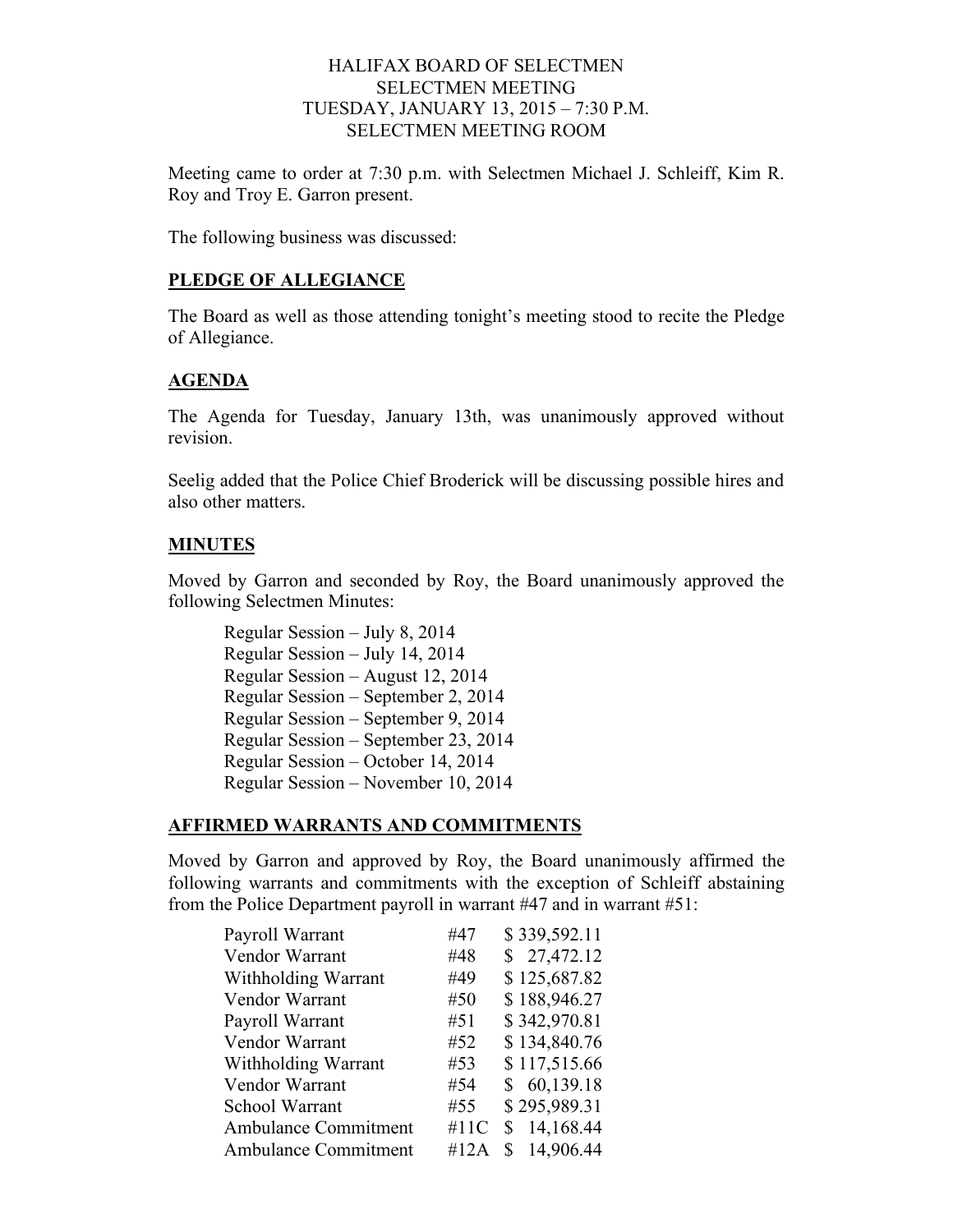Moved by Garron and approved by Roy, the Board unanimously affirmed the following Selectmen bills:

Express Newspapers (ad/earth removal/Turkey Swamp)…….\$ 35.00 Ellis Auto Body & Service (claim/2010 Ford Explorer)……...\$ 5,541.56 Carver Halifax Comm. Access Media (access fees/Comcast)..\$ 100,000.00

#### **APPROVED WARRANTS / COMMITMENTS / BILLS**

Moved by Garron and seconded by Roy, the Board unanimously approved payment of the following commitments and warrants with the exception of Schleiff abstaining from the Police Department payroll in warrant #56:

| Payroll Warrant             | #56  |              | \$325,000.23 |
|-----------------------------|------|--------------|--------------|
| Vendor Warrant              | #57  |              | \$51,393.06  |
| Withholding Warrant         | #58  |              | \$121,319.07 |
| <b>Ambulance Commitment</b> | #12B |              | \$12,591.56  |
| Mobile Home Park Fee        | #01  | $\mathbb{S}$ | 5,160.00     |

Moved by Garron and seconded by Roy, the Board unanimously approved payment of the following Selectmen bills dated January 13, 2015:

| Attorney Lawrence Mayo (legal services/Jan.)\$ 1,212.50         |  |
|-----------------------------------------------------------------|--|
|                                                                 |  |
|                                                                 |  |
|                                                                 |  |
| Beth Israel Deaconess Plymouth (employee physicals) \$ 1,182.00 |  |
|                                                                 |  |

The Board acknowledged payment of the Selectmen Office Payroll for the periods ending:

| December 13, 2014 | <b>FOR</b> | \$6,185.84 |
|-------------------|------------|------------|
| December 27, 2014 | <b>FOR</b> | \$6,185.84 |
| January 10, 2015  | <b>FOR</b> | \$6,435.84 |

The Board acknowledged payment to the Treasurer for the following turnovers:

| <b>TURNOVER</b> | AMOUNT     |
|-----------------|------------|
| 2015-52         | \$35.00    |
| 2015-53         | \$125.00   |
| 2015-54         | \$1.715.00 |
| 2015-55         | \$200.00   |
| 2015-56         | \$200.00   |
| 2015-57         | \$1,218.34 |

#### **GENERAL MAIL / DISCUSSIONS**

#### Recycling Abatements and Late Fee

Seelig stated that the Board had previously denied abatements for three residents who use ABC Disposal as there was not sufficient evidence stating that they recycle. Seelig contacted ABC asking for additional information and they have sent letter, which Seelig read, and asked the Board if they thought the letter was sufficient to grant the abatements.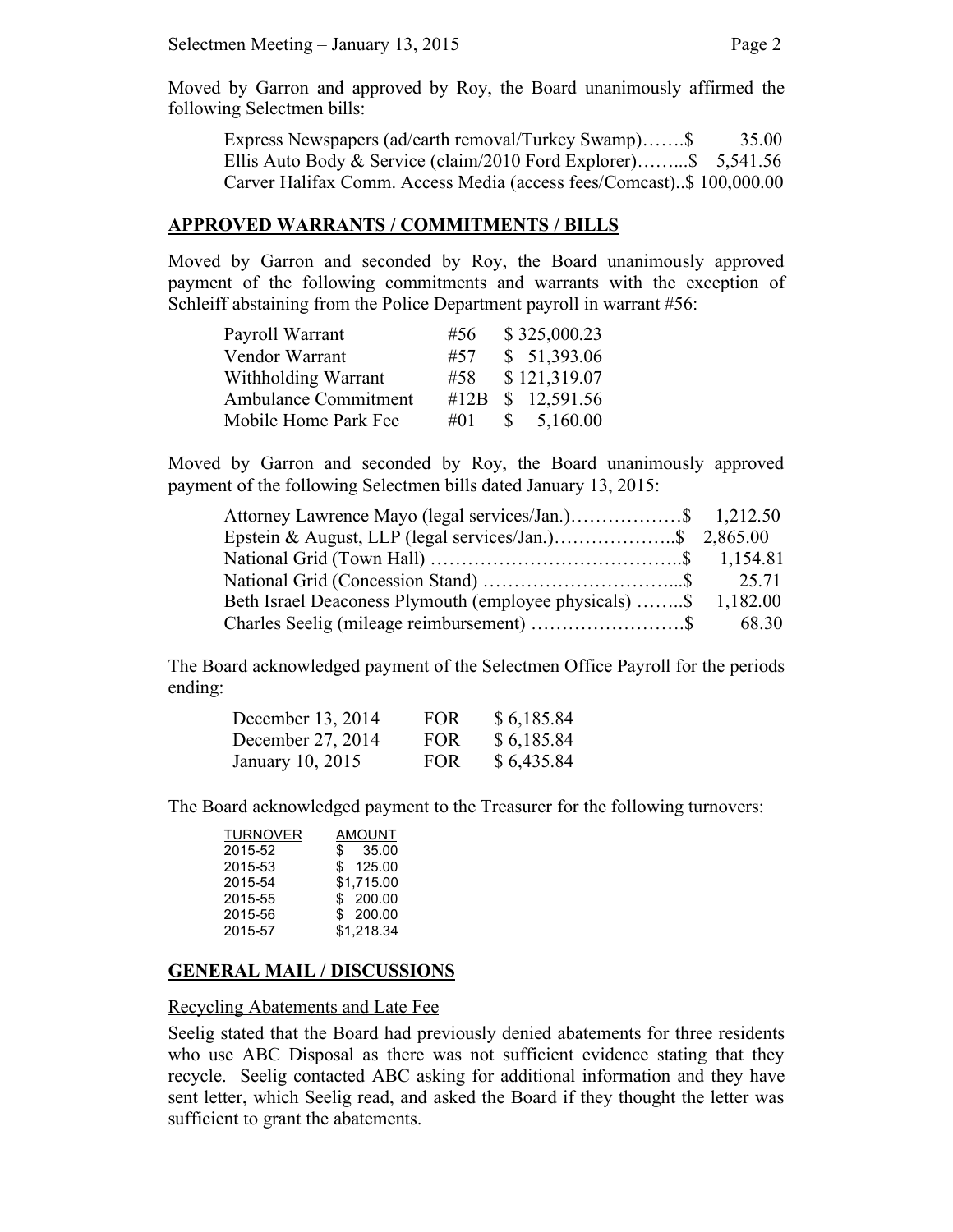Garron thought that was enough information for him and he had no problem reversing the denial as they did not state it before that they participate but have now included that in the letter.

Moved by Garron and seconded by Roy, the Board unanimously voted to abate Bill #2580, #1885 and #1969.

Seelig asked that if the Board abates the bills are they abating any late fees also.

Moved by Garron and seconded by Roy, the Board unanimously voted to abate any late fees that were incurred.

## Abatement Bill #723

The owner of the property has been renting her house to tenants from 2012-2014. They were to pay the recycling fee to use the service and 2012 was paid but in 2013 no one used the service as the tenants used another source. Since then she has not received any notification for nonpayment and stated that she never received any bills from the town, from the post office or from her tenants (all bills are sent to her Halifax address). The resident intends to pay 2015 as she now lives there.

Moved by Roy and seconded by Garron, the Board unanimously voted not to grant an abatement for Bill #723.

Schleiff added that the resident receives water bills and Seelig said that she stated she never received from the post office or tenants.

#### Campaign Finance Report

The Board signed the Campaign finance Report Municipal Form.

#### Ambulance Abatement

Moved by Garron and seconded by Roy, the Board unanimously voted to abate the following amount from the Ambulance Account:

November 2014 FOR \$9,444.545

# Chapter 90

With the change in governors, Governor Patrick's decision to withhold \$100 million in Chapter 90 aid approved by the state Legislature has been reversed by Governor Baker. The amount for FY2015 has been increased from \$270,938 to \$406,407. This additional amount will need to be approved at the special town meeting in May. This will be separate from any article for FY2016 at the Annual Town Meeting. No action is from Board of Selectmen, just needs to be put in Special Town Meeting folder.

# Beautification Committee/Town Hall Green Space

The Committee will be meeting with the Selectmen on January  $27<sup>th</sup>$  about proposed plans for the section of the green between the two wings of the Town Hall.

Seelig stated that they have worked with Highway to remove the trees and Schleiff stated that he did not know why they are approving this seeing as they started. Seelig said that he can discuss that with them when they come in on the  $27<sup>th</sup>$ .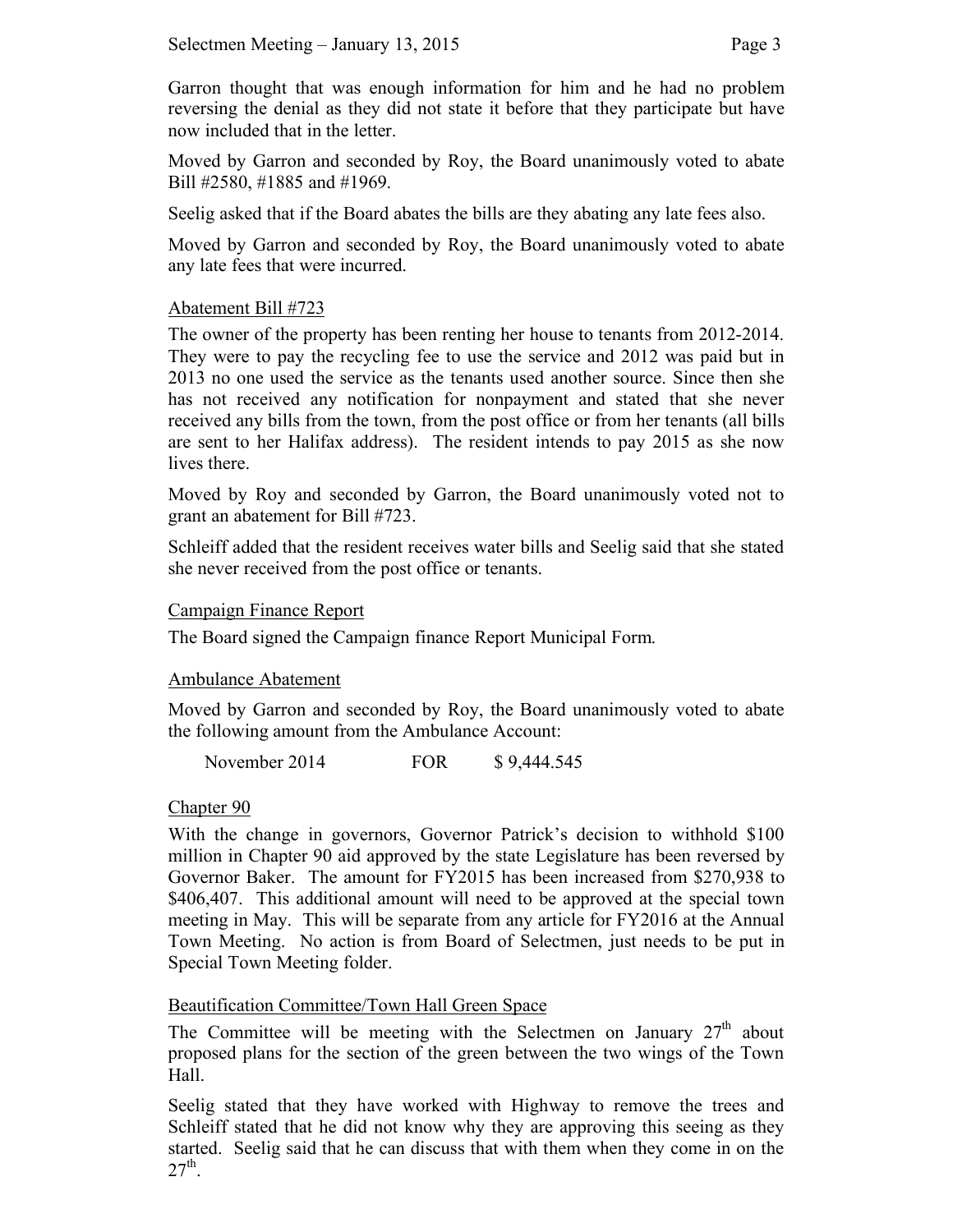# Plympton Dog at Halifax Childcare

The owners of The Winnetuxet Children's Place wrote a letter to the Plympton Board of Selectmen about a dog from Plympton bothering employees, children and parents at the Children's Place. The childcare center is located on the town line. There is no action that the Board can take unless the Board wants to write to the Plympton Board of Selectmen asking them to investigate the matter. Garron would like to send a letter to Plympton to see if there was a follow-up.

Chief Broderick added that this has been an on-going issue for a while. The dog lives in Plympton and he is pretty sure that the Plympton ACO is working with owner and he thinks follow-up letter is a good idea. The concern is with kids coming and going. This is a tough situation as Plympton does not have a leash law but are trying.

Schleiff thought that a "leash law" was a state law and Seelig said that he is not aware there is a state law but there are State statutes.

A couple of question Garron would like to ask in the letter; (1) is the dog up to date on its shots and (2) what has been done about it.

Moved by Garron and seconded by Roy, the Board unanimously voted to send a letter to the Plympton Board of Selectmen to see if there was a follow up to this matter and in the letter ask the questions Garron suggested above.

## Plymouth County Gas/Diesel Bids

Every year Plymouth C sends a letter asking if the Town is interested. The Highway Department successfully goes out to bid every three years.

# Recycling Grants

Schleiff asked if the is this to purchase roll-off container and if so is there a need for it a Seelig answered yes to both questions. He also asked if this is replacing an existing one a Seelig said he can ask.

Moved by Garron and seconded by Roy, the Board unanimously voted to allow the Chair, Michael J. Schleiff, sign the grant for a roll-off container in the amount of \$6,500 and the grant for \$1,000 for education.

# Lakeville Animal Shelter Agreement

The Police Chief and town counsel had some reservations about the agreement at various times (a Halifax dog is always the responsibility of Halifax even under the control of Lakeville). Lakeville declined to make any changes and the Police Chief feels that the contract should be signed.

Chief Broderick said is comfortable with signing it and there are other options and if town counsel and Seelig are okay with it, he is too. He stated that we still have Schatten Berg, which gives us a second option. Schatten Berg will take "grumpy" dogs, but this one dog was very aggressive. Roy asked if other towns have signed on with Lakeville and the chief said yes.

Schleiff then asked how long is the agreement for and Seelig it is indefinite and we are responsible for the dog if at Lakeville as it is still our dog. Roy pointed out that we are not obligated to bring the dog there and Garron said if we have a contract, the likelihood of them turning us down is small.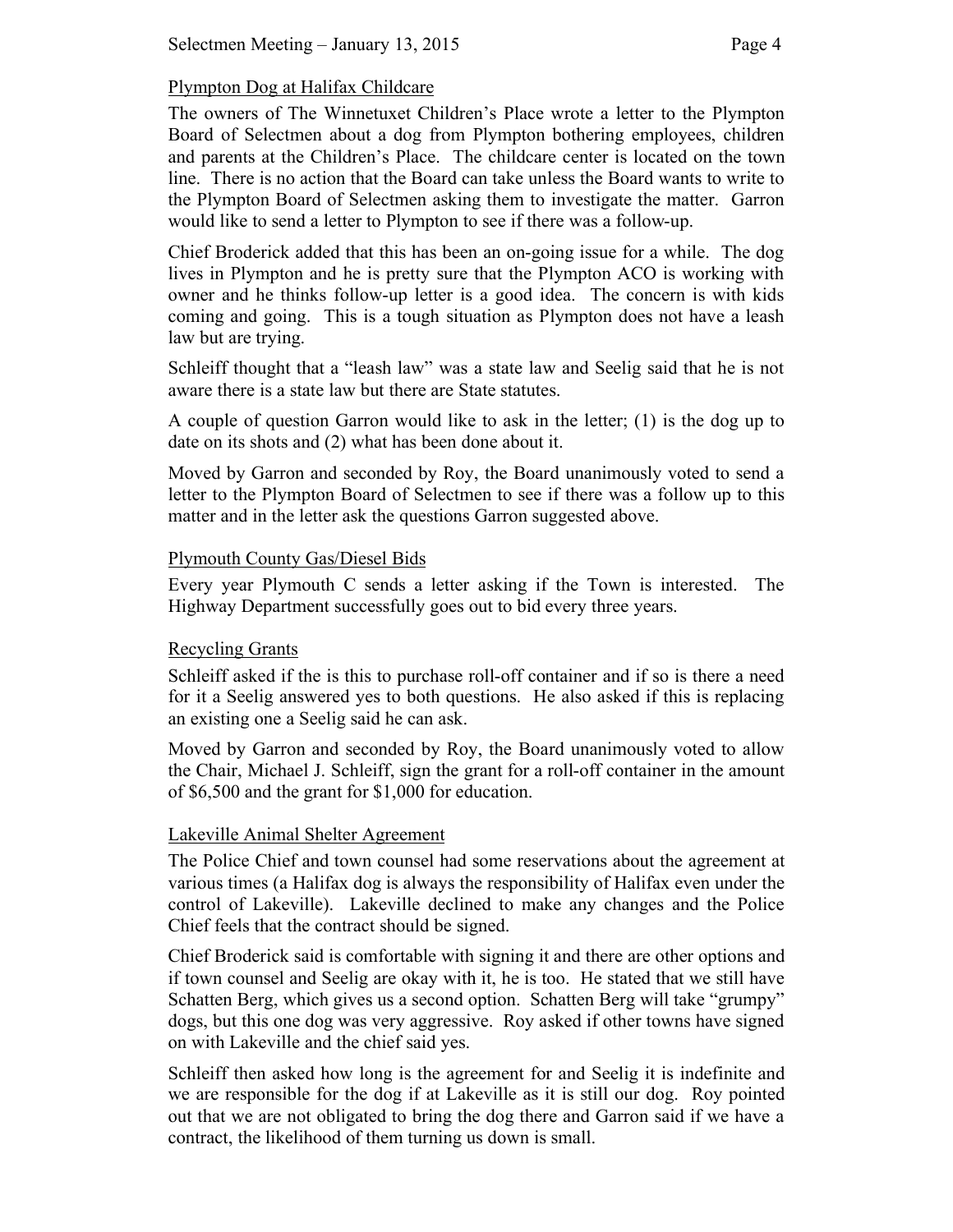Moved by Roy and seconded by Garron, the Board unanimously voted to sign the agreement between Town of Halifax and Lakeville Animal Shelter.

## Permanent Full-Time Officers

Chief Broderick began by saying that he previously sent a letter to the Board stating that he would be pulling up two of his permanent intermittent officers, Ryan Simpson and Patrick DeRoo as to permanent full time Officers. Garron asked how long have they been observing and Chief Broderick said that they have been in training almost four months and he has two open slots which they will be able to move into. They will be going to the academy in March.

Roy said that this benefits the town as we have PIs available to move up and added that the chief did a great job setting himself up to having a pool of permanent intermittent officers to pick from. Chief Broderick stated that this will fill the  $11<sup>th</sup>$  spot.

Schleiff asked if the he had to go through Civil Service for an emergency and he said he will get them a waiver so that they can work before going to the academy.

Schleiff was in agreement to appoint Ryan E. Simpson and Patrick R. DeRoo as permanent full time officers.

Seelig asked if we are doing any by-passes and the chief said no and that he will be back in a few weeks to ask for another two permanent intermittent officers so that he will have another pool of four candidates if and when a full time position opens up.

Moved by Roy and seconded by Garron, the Board unanimously voted to appoint Ryan E. Simpson as a Permanent Full-Time Officer after successful completion of the Police Academy.

Moved by Roy and seconded by Garron, the Board unanimously voted to appoint Patrick DeRoo as a Permanent Full-Time Officer after successful completion of the Police Academy.

#### Halifax Gold and Coin Shop

On December  $10<sup>th</sup>$  items were stolen from a resident here in Halifax. An individual "pawned" several of these items at Halifax Gold and Coin Shop. These items were not on the shop's list of items that it had purchased as the owner said that this person was a regular customer. Sergeant Sterling told Matthew Chiaramonte that he was in violation of the Town's by-laws for failure to record these items.

According to the Police Chief, nothing else has transpired concerning the Gold and Coin Shop and the Board could do any of the following:

- $\triangleright$  do nothing.
- $\triangleright$  send Mr. Chiaramonte a notice indicating that he had violated the Town's by laws and fine him (the Board could fine him on a per item basis or one fine for all the items)
- $\triangleright$  hold a disciplinary hearing concerning the license with possible penalties including the suspension and/or termination of the license.
- $\triangleright$  given the police report, investigate whether Mr. Chiaramonte is running a pawn shop without a license and decide, if it determines that it is, what action to take.
- $\triangleright$  more than one of the above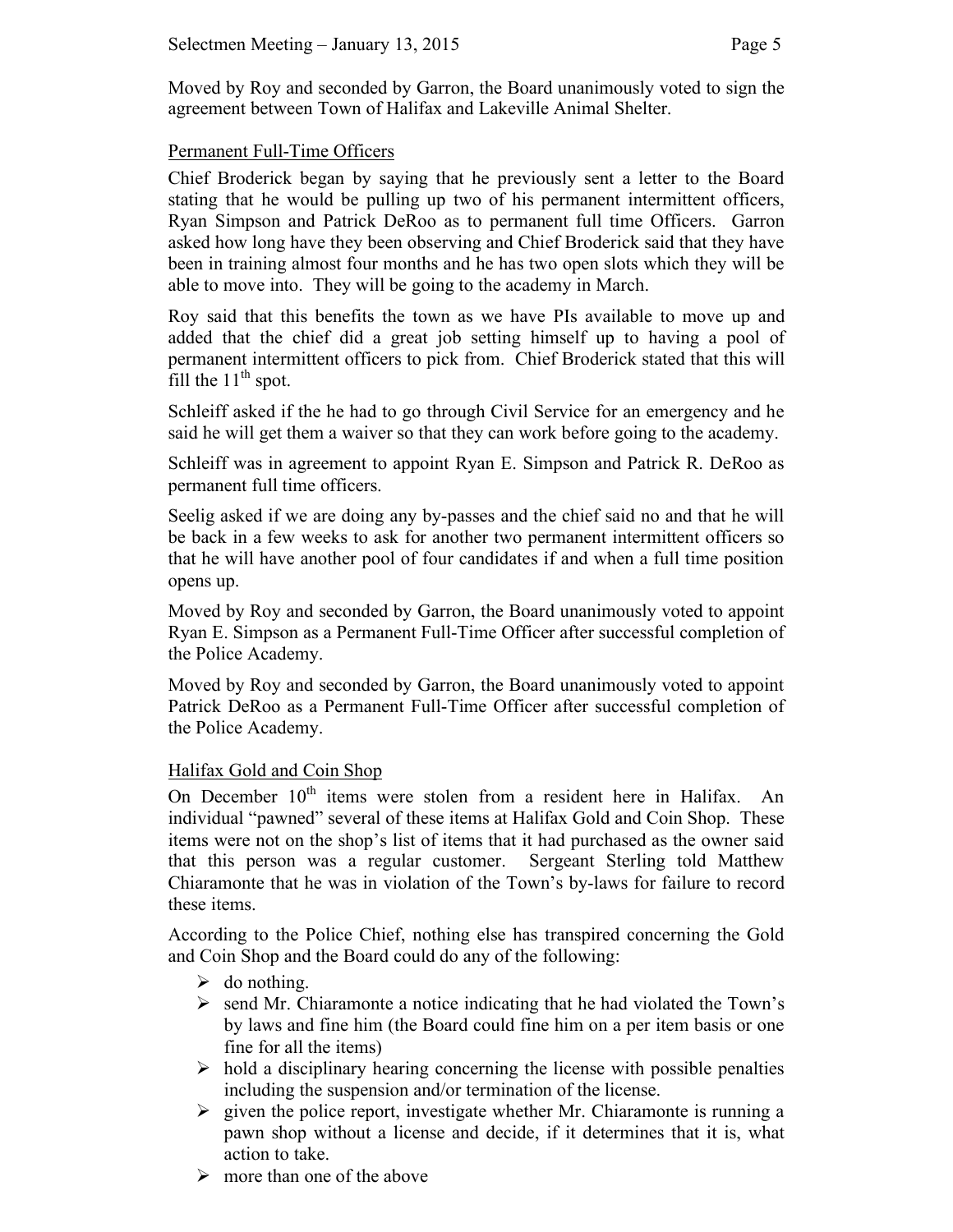The resident has requested to be informed of the Board's decision and if the Board holds any type of disciplinary or investigative hearing she wants to be notified of the same.

Sergeant Sterling told me that the person who brought the stuff to the Shop has been charged with receiving stolen goods, two others have been charged for offenses ranging from  $B \& E$  to witness intimidation. He also said that the owner provided the person with \$120 for \$5,000 worth of goods, which appears to be a bit inequitable under normal circumstances.

Garron was disappointed that he was not charged for receiving stolen goods. and Chief Broderick said the standards for the pawn shop for taking in property is that a valid Mass id is needed and explained that when he took in the items they were valid circumstances so it is tough to go after him after the fact but it still is an open case and being worked on at this time. Garron stated that we did not give a license for a pawn shop and Seelig said there are no pawn shop licenses in Halifax and he has a Junk Dealers License.

Garron stated they should have a hearing on this because this is not the first time they have had problems with Mr. Chiaramonte following the rules since giving him his license. He would like to have him come in.

Roy said when she first heard about this she wanted to have a hearing on it four weeks ago because he hasn't been the most cooperative business owner we have had and is looking forward to talking with him about the proper way to run his business.

The chief said that does not want to call Mr. Chiaramonte difficult but needs to be reminded that he has to adhere to procedures. It is not the same thing every time but different things and he thinks having a hearing would be appropriate.

Garron stated he should adhere to the bylaws of the Town pertaining to the license that he was issued and continued to say he knows that on two occasions he has not and this incident is the latest one. His feeling is to have a hearing.

Schleiff said he hates to jump the gun and the process is for Mr. Chiaramonte is to have a fair hearing. We can invite the chief and the officer involved to come in.

Chief stated that Sgt. Sterling is doing the criminal investigation, which is under investigation; therefore you might have limited information from him. Officer McDonnell is assigned to make sure he is doing what he should at the shop so information from him will be available to the Board.

Moved by Roy and seconded by Garron, the Board unanimously voted to set a hearing on this matter for January  $26<sup>th</sup>$  at 8:45 p.m.

A letter of the hearing will be sent to Mr. Chiaramonte by certified mail.

# Adoption Policy for Dogs

The Board has already had established a policy (turning dogs over to the MSPCA). Broderick and Seelig have talked about the policy and both are okay with it.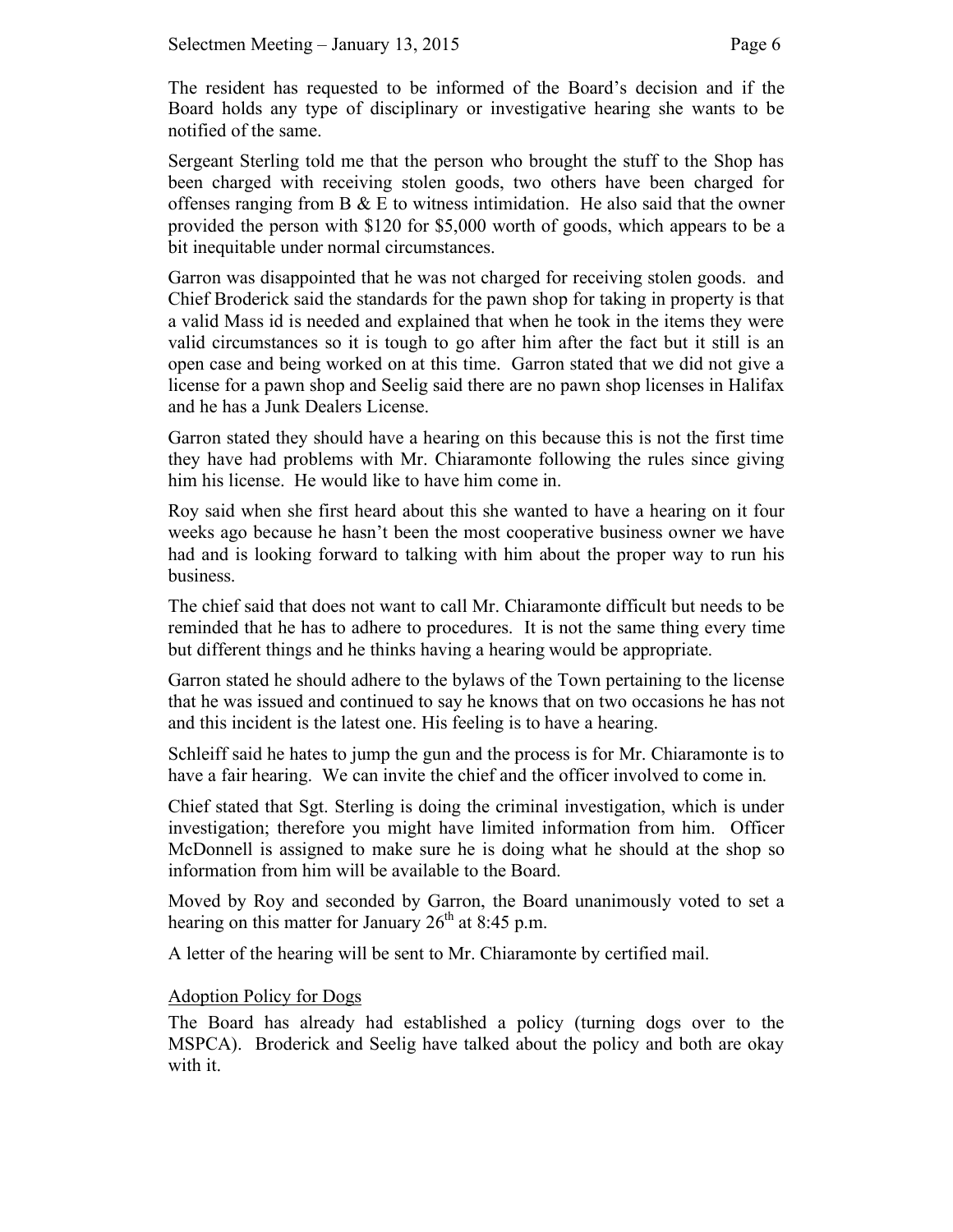## Elementary School/Window Security Film

Elementary School Committee member Derek Bennett asked that Seelig provide the BOS with information he had obtained about the costs and benefits for putting up security film (material to make windows more difficult to get through even if broken) as a precaution against intruders at the school. He also provided this information to the Police Chief and Fire Chief. Unless the Board has a particular interest, Seelig would leave this matter with the School Committee because it is their building.

Chief Broderick said that they are nice and effective but are expensive (\$40,000+) and money could be spent in other areas.

Chief Viveiros looked at the impact when fighting a fire and he said they will be able to deal with it.

Roy said Mr. Bennett's intention is great but he did not follow procedure as it has not been brought to School Committee Meeting or Capital Planning, and with the shortfall we may have, this is not something to be looked at this time. In her opinion she said to start with School Committee.

## USA Fitness/Junk Collector-Dealer Operations

The owner of USA Fitness (with branches in Carver, Cohasset and Halifax) used a USA Fitness flyer to advertise his interest in buying second-hand goods.

Chief Broderick stated that the flyer says USA Fitness buys second-hand items. And he did speak with the owner and he did say that he does barter – someone brings in something and may do an exchange for gym time; he sells the items on Ebay; has a store front at one of his locations. Chief does not know if there is a bylaw issue.

Seelig recommends sending a letter stating that without a junk dealer's license, he cannot buy or sell items here in Halifax. Garron did not think it was a major issue as long as he has a license.

Moved by Garron and seconded by Roy, the Board unanimously voted to send a letter to the owner of US Fitness and accompany the letter with Town's by-laws.

On another note, Schleiff stated that the coin shop runs businesses in other towns and asked if we could get input from them. Seelig said he will do some work on his end and asked Broderick if he could to do some on his end.

# **EXECUTIVE SESSION**

Moved by Garron and seconded by Roy, the Board voted as follows to enter into Executive Session at 8:35 p.m. to discuss collective bargaining with Fire Chief Viveiros:

| Michael J. Schleiff | Yes |
|---------------------|-----|
| Kim R. Roy          | Yes |
| Troy E. Garron      | Yes |

Schleiff announced that the Board will reconvene in open session.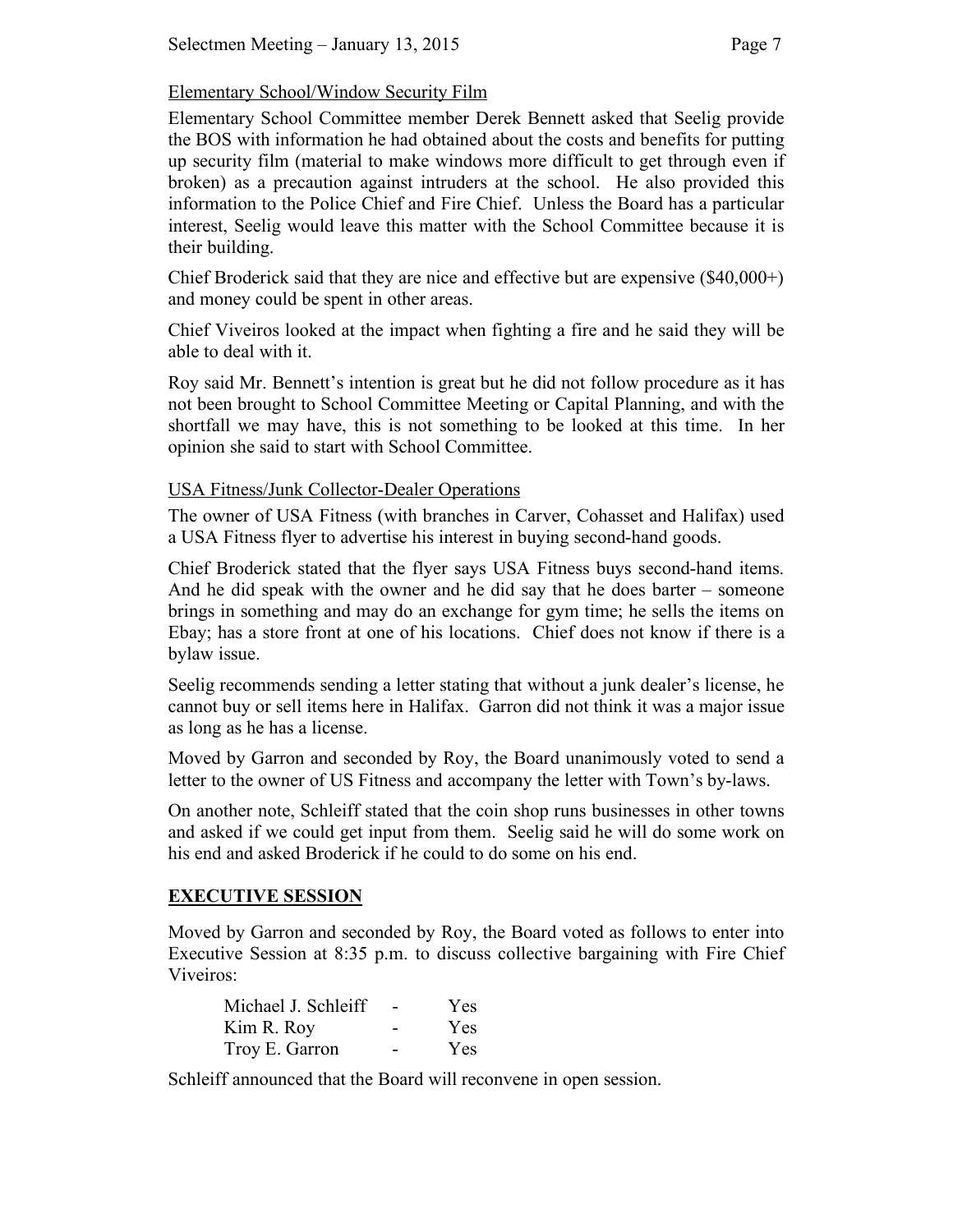Moved by Garron and seconded by Roy, the Board voted as follows to come out of Executive Session at 9:20 p.m. and reconvene into open session:

| Michael J. Schleiff | Yes |
|---------------------|-----|
| Kim R. Roy          | Yes |
| Troy E. Garron      | Yes |

#### **GENERAL MAIL / DISCUSSIONS (CONTINUED)**

#### Northland Properties

The Town received a copy of a letter from the Department of Environmental Protection about the transfer of the land to the Town. DEP had no concerns. Seelig has heard back from the State during the past week that there is a fair chance that the deed for the transfer will be registered either this week or next.

#### Halifax Country Club

Seelig has not heard anything from DEP about the status of this case. The Conservation Committee was cc'ed on a letter from the engineer from one of the abutters providing observations of the area and their thoughts and hopes on this matter.

#### Dispatcher - Vacation Carryover - Designation of Approval

The contract with the dispatchers includes language allowing for a carryover of 40 hours with the approval of the Board of Selectmen or its designee. Communications Center Director Matthew Tucker has asked that the Board vote on the record that he has been designated to make that decision. Seelig is recommending that the Board designate him.

Moved by Roy and seconded by Garron, the Board of Selectmen unanimously voted to appoint Communications Center Director, Matthew R. Tucker, as the designee in matters concerning the approval of vacation carryover request from dispatch personnel.

#### Two River Farm

This subdivision includes Bourne and Danson Drives. The developer has failed to complete the work on the roads and infrastructure but unlike other subdivisions, the Town does have a cash deposit on hand and the Planning Board is working with Town Counsel to gain control of the deposit so that the work can be done. This may require one or two articles at Town Meeting because of the money involved (over \$100K). No action is needed by the Board, Seelig just wanted the Board to know about this.

#### Verizon Overcharges

The AG's office has determined that Verizon overcharged certain entities including the Town of Halifax for business listings (\$61.50) and possibly for inside the area code calls. The Police Department is checking the phone bills to see if the Town is eligible for any paybacks for the latter. A form will have to be sent to Verizon by February 18, 2015, to obtain the paybacks.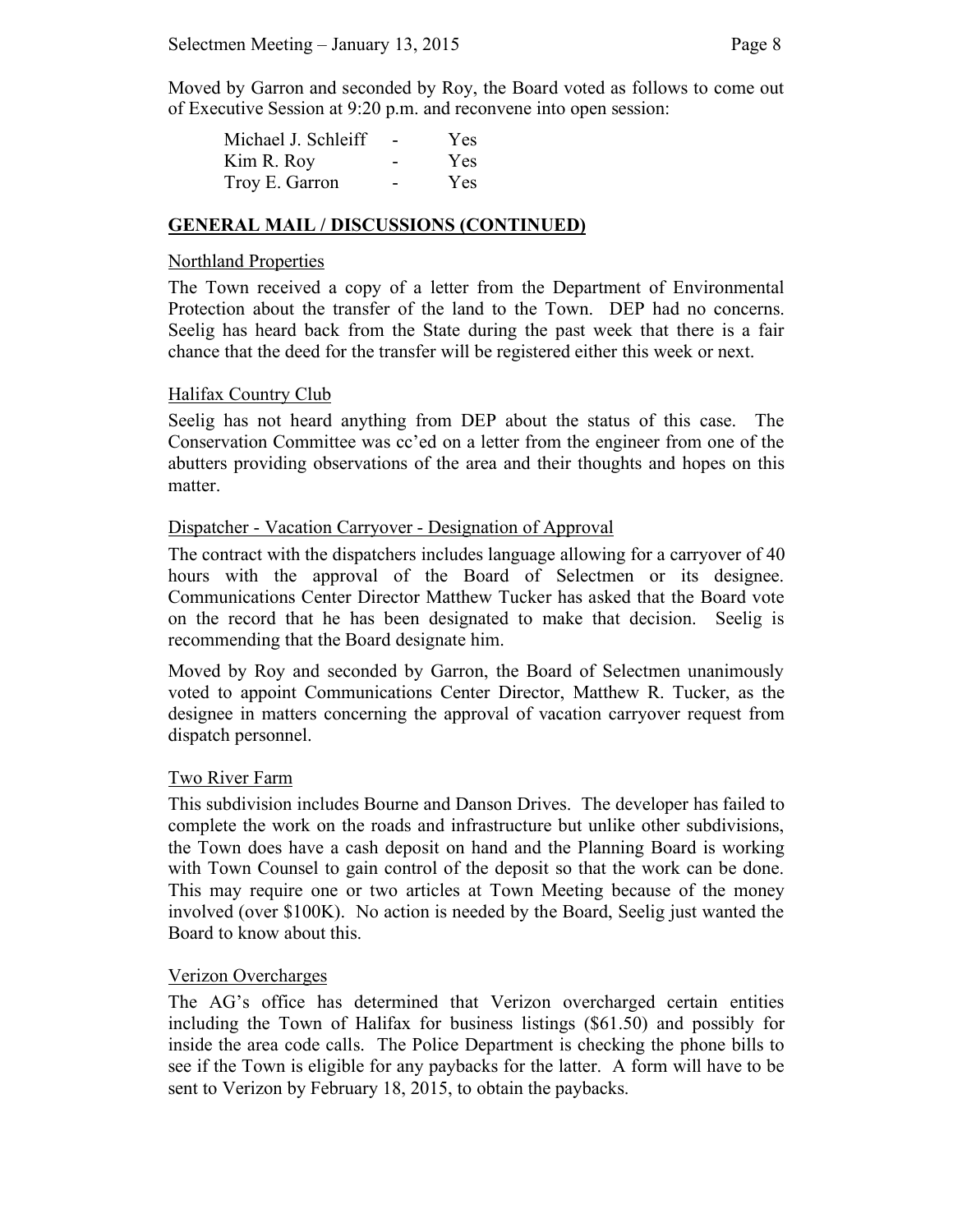# Group (Health) Insurance Commission/Rates/Subsidy

The Group Insurance Commission's (GIC) health insurance program which covers state employees along with employees in a number of municipalities will probably require \$120 million from the State to be self-sufficient this year. The reason for this is it is not charging itself, the other entities and the employee's sufficient money to cover the costs. If the State subsidizes the program instead of requiring increases in premiums, that would be unfair for other shared health insurance programs such as the Mayflower Municipal Health Group which are not eligible for a similar subsidy from the state. Seelig is recommending that the Board write its legislators indicating that the GIC should raise rates (and build a reserve for years like this) instead of relying on the state for funding.

Moved by Roy and seconded by Garron, the Board unanimously voted to send a letter to the legislators supporting the rate increase.

# Chapter 40B - Blackedge Farm

MassHousing approved the site for the Blackledge development. The next step is for the developer to file an application with the Zoning Board of Appeals for a comprehensive permit for the site. The ZBA will then hold hearings and make a decision. No action for the Board to take.

## MIIA - Nominating Committee

The Nominating Committee for MIIA has sent out nomination forms for candidates other than those it is recommending (Kim Roy has been recommended). No action by the Board is needed unless the Board wishes to nominate someone else.

# 320 Monponsett Street - Back Taxes

The Selectmen's Office received notification that persons working with the former owners of 320 Monponsett Street whom owe the Town tax title back taxes are seeking to make payments for back taxes owed for 309 South Street. Seelig guesses that this is a step in the process of selling that property. He has suggested to the Treasurer-Collector that she ask Town Counsel to begin civil proceedings to attempt to obtain the tax title money as if the owners sell the 309 South Street property, the Town will have that much less leverage to obtain the back taxes on the Monponsett Street property. As far as Seelig knows the Treasurer-Collector has not done so. The Board may wish to encourage her to do so.

Moved by Roy and seconded by Garron, the Board unanimously voted to have the Treasurer/Collector work with Town Counsel to begin civil proceedings to attempt to obtain tax title money.

# Council on Aging/Ballroom Dancing

COA Director, Barbara Brenton is asking if it was okay to have ballroom dancing classes on Fridays from 11 am until noon starting on February  $20<sup>th</sup>$ . The building is closed during that time, but if there is not a problem, Seelig plans on leaving the door unlocked during the period (employees would be notified and would be free to close their doors). Of course, non-ballroom dance students would also gain entrance to the building and perhaps be frustrated (even with signage) that some offices were not open. The alternative would be to have a class representative at the door dealing with attendees (and everyone else in the building trying to get in). A sign will be made stating ballroom dancing.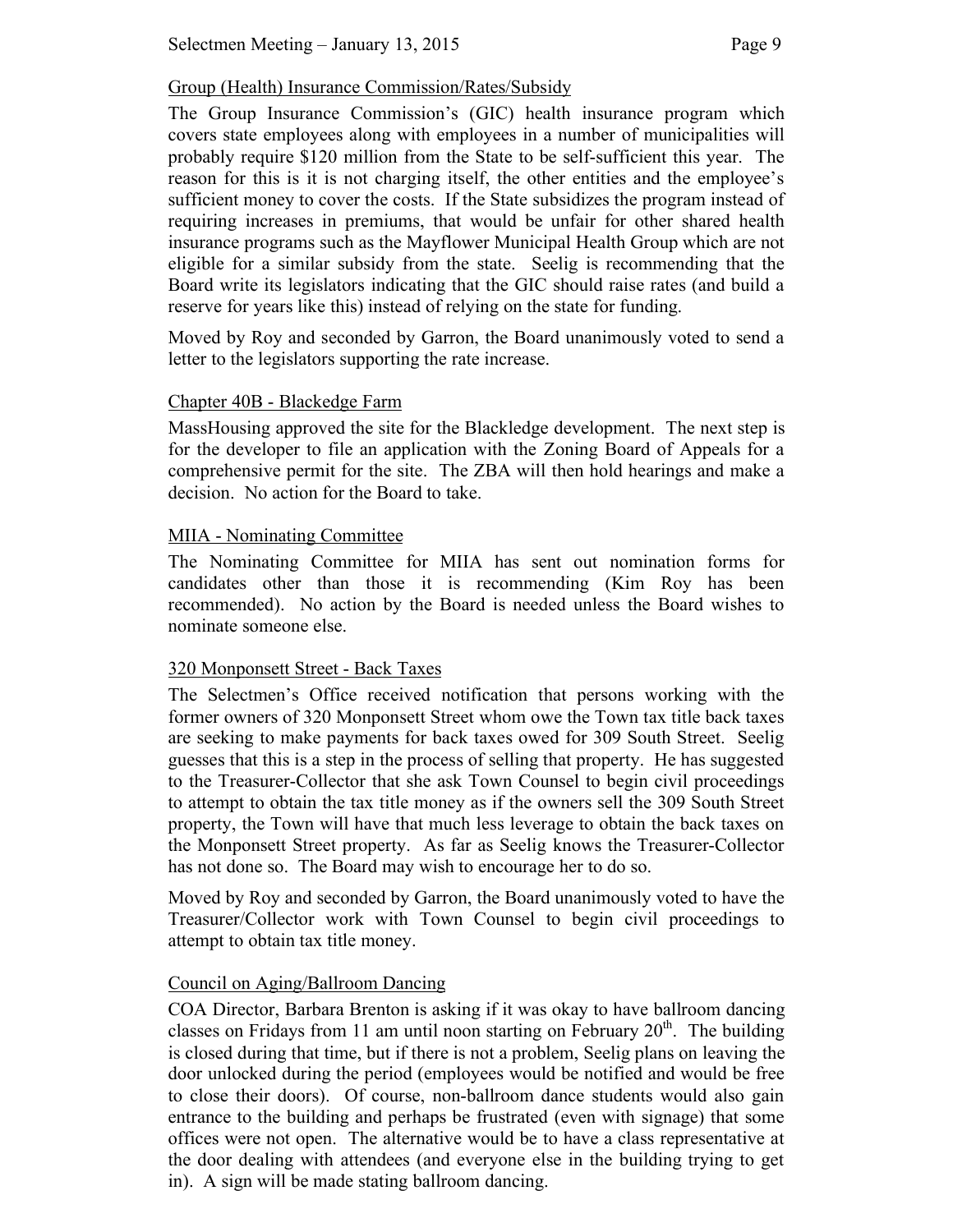## OPEB Trust

Several years ago, the Town voted to establish an "Other Post-Employment Benefits" (OPEB) Trust and has started making contributions into the fund. The fund is set up so that the Town will have sufficient money to pay all OPEB (generally, the Town's share of the cost of health insurance for retirees). Having set up the Trust, we now need a Trust agreement and Investment Policy Statement Town Counsel has reviewed first drafts of both and provided comments to the Assistant Treasurer and Town Accountant. Seelig expects that final drafts will be brought to the Board for review later this winter.

## 49 Elm Street

This was a mixed-use property that suffered a catastrophic fire a number of months ago. The estate that owns it will probably sell it at some point, but there had been a concern that it was becoming an "attractive nuisance." The Fire Chief and Building Inspector visited the property and determined no action was needed to make the building more secure but signage will go up stating that firefighters are not to enter the building.

## Water Tower - Safety Antennas

The Fire and Police Chiefs will be working with the Water Superintendent to come up with a plan to move the public safety antennas during the painting process.

## OCPC - DLTA Funding

Another DLTA funding round is coming up and Seelig has contacted OCPC about two possible projects:

- $\triangleright$  Helping small businesses (marketing, especially, but it could be other topics) as most businesses in Halifax are not members of any of the regional business associations such as Plymouth, Brockton, or Cranberry. Perhaps business owners would attend one or more workshops about issues they are facing if they were organized by the Town.
- $\triangleright$  Bringing in better internet into Halifax as the lack of competition and the level of service currently provided are common complaints from residents.

Seelig waiting to hear back from OCPC about these possibilities and is happy to provide them with others. Plympton is interested in both of the above. He will bring back to the BOS in two weeks with the feedback he gets.

#### Chapter 90 - FY2016

The Highway Surveyor submitted his annual article to approve the Chapter 90 funds from the State. He also asked that the Town contribute money to its "Chapter 90 share."

#### Local Aid Reductions

State Representative Calter wrote to say that he did not expect any vote by the legislature to reduce local aid this year (Governor Patrick had made the request).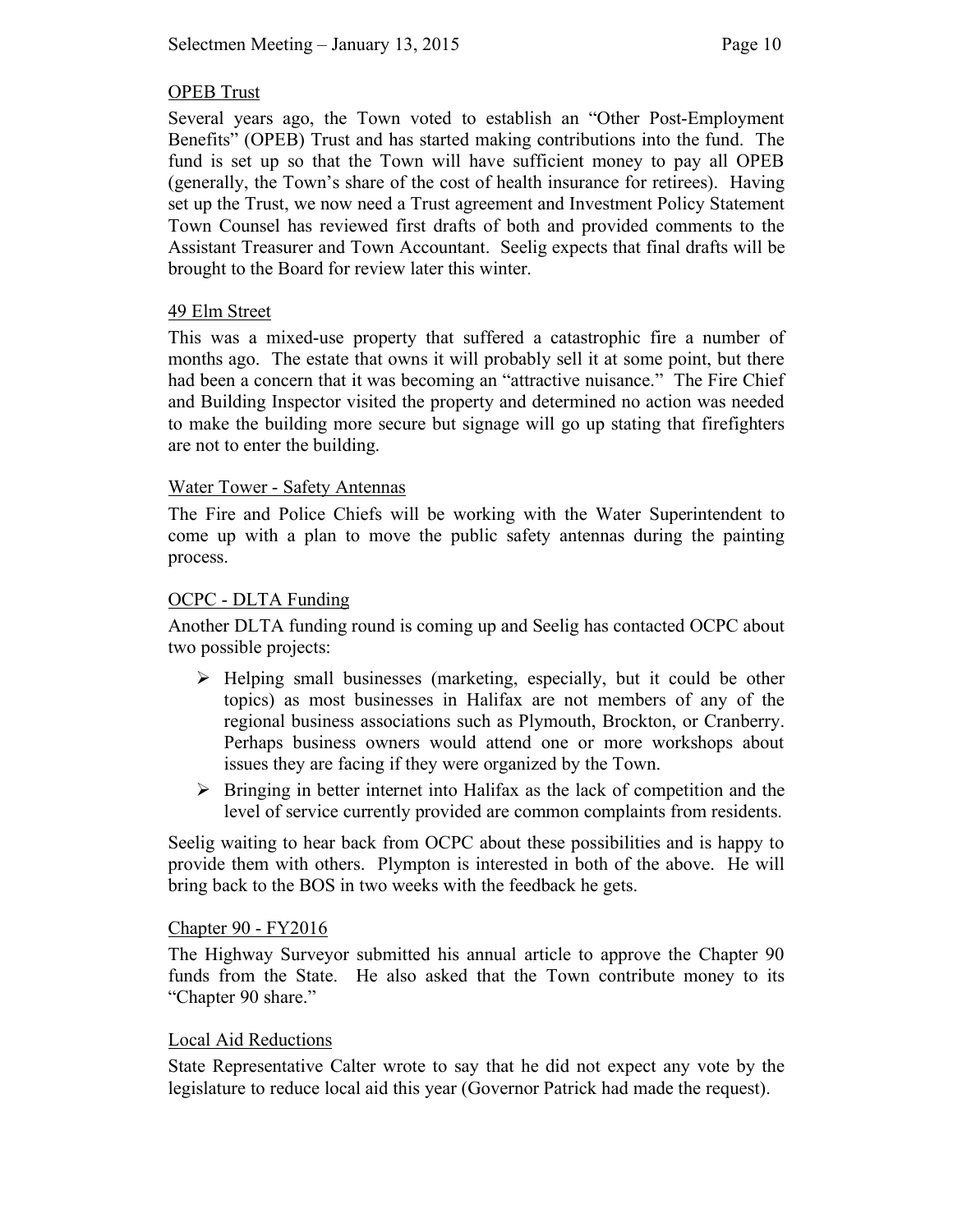# Fire Department & LEPC grants

The Fire Chief wrote the Board about the following grants:

- $\triangleright$  Fire Student Awareness of Fire Education (S.A.F.E.) for \$4,423
- $\triangleright$  Fire Senior S.A.F.E. for \$2,795
- LEPC Hazardous Materials Training for \$1,425

The Board should formally approve the grant acceptance documents that Selectman Schleiff has already signed.

Moved by Roy and seconded by Garron, the Board unanimously voted to approve the above mentioned grants for the Fire Department.

The Chief thanked Capt. Cunningham, Firefighter Jones and Patty for putting the grant together.

# Conservation Commission - Associate Members

The Commission has voted to remove Joseph Danubio and Sheila Hart as Associate Members and to appoint Chris Hadorn of 74 Walnut Street as an Associate Member. No action by the Selectmen is necessary. It was asked why were they removed and Seelig said he can check on it.

# 15 Ocean Avenue/Junk Vehicle

The Selectmen's Office has received an anonymous complaint concerning vehicles, including at least one junk/demolition derby vehicle being parked at 15 Ocean Avenue. The property last changed hands back in the 1950s or 1960s and anyone living there has since passed away. Tax bills are being sent to that address and bounce back and there is no record as to who would be the owner of the property.

Seelig visited the site and has confirmed that one or more vehicles, including the demolition derby vehicle are on the property. He left a note on the vehicle indicating that, as far as the Town knew, permission had not been granted to park vehicles on the property and that leaving the vehicles there might result in fines. The office then received a phone call from Dean Anderson of 65 Ocean Avenue in Hanson who declined to confirm that he had permission from the owner of the property to park the vehicles there and then refused to answer any questions and requested to meet with the Board on January  $27<sup>th</sup>$  about the matter. He asked for confirmation of the appointment in writing and said that he would pick it up. Confirmation was written up and he has yes tot pick it up.

Normally the Town would fine the owner but no owner can be found. Seelig may wish to check with Town Counsel about any action that could be taken against a person other than the owner for "dumping" (leaving materials or objects on another person's property without the permission of that person).

# Fieldstone Farms

Scott Clawson sent the dates for his 2015 events to the Board. Seelig has notified the ZBA, the Building Inspector, BOH and the Fire and Police Chiefs. He reminded him that all necessary food and alcohol permits will have to be obtained.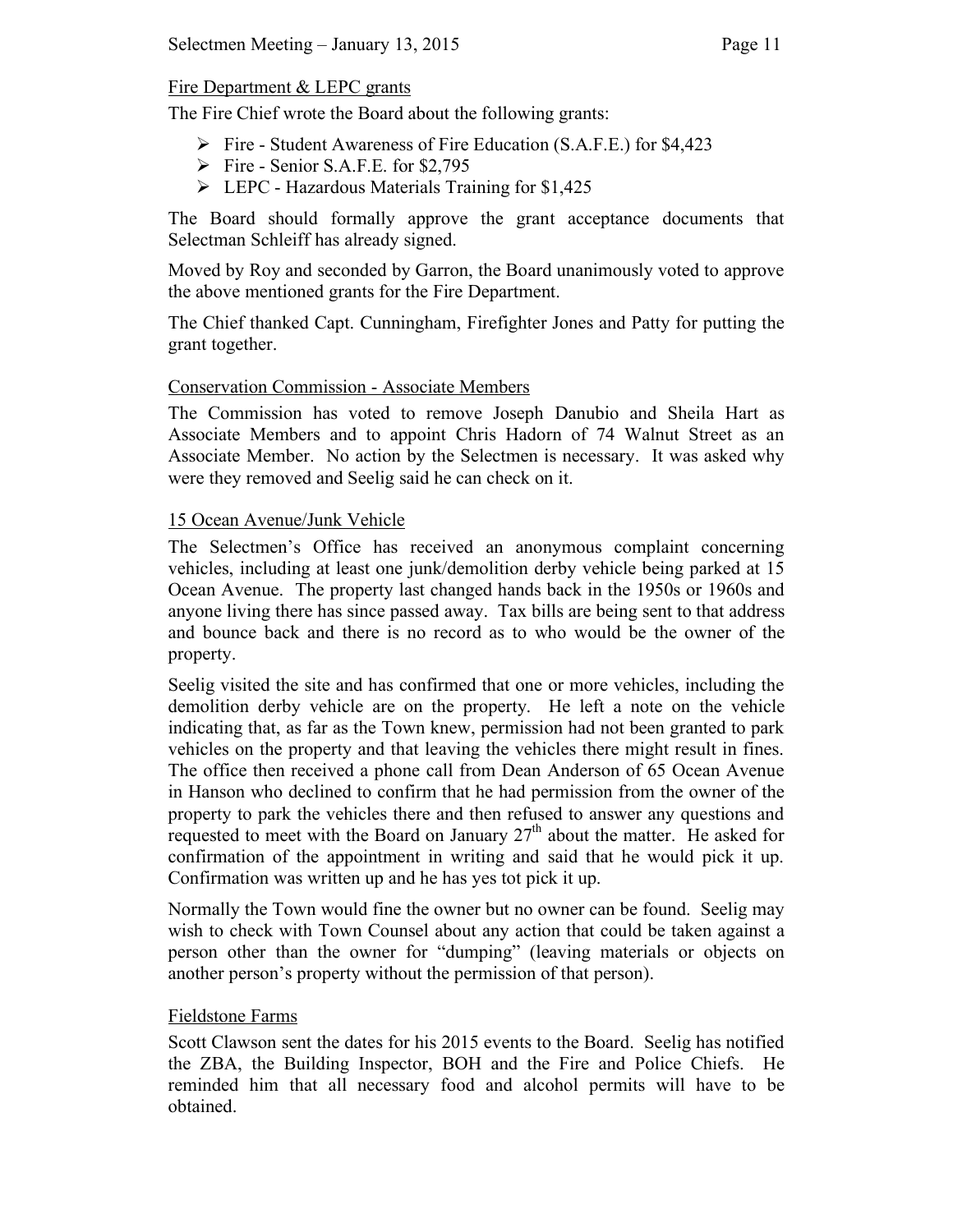#### Monponsett Pond/Jurisdiction

While DEP and DPH will continue to work on Monponsett Pond matters, both agencies agree that jurisdiction supplied by the 1964 legislation is now with DEP.

## Mayflower Municipal Health Group/Business Associate Agreement

Counsel is fine with the Business Associate Agreement and two copies are ready for the Board to approve and the Chair to sign.

Moved by Roy and seconded by Garron, the Board unanimously voted to have the Chair, Michael J. Schleiff, sign the Mayflower Municipal Health Group Agreement.

## Solar Farm at Capped Landfill – Hemlock Lane

The M&SBC recommends that the Board pursue this idea and appoint a committee for the project. Mellissa down at Highway indicated that there was an interest in using the site for a ground cremation wall/area.

Roy thought that it was wonderful that they took the initiative to start the committee. Schleiff agrees that it should be looked at right away.

## Consolidating Buildings

Schleiff asked if there were any buildings that we can decrease. He thinks that the Recycling Center could be combined with Highway and the town could then sell the Center as an industrial building.

#### Fire Department Years of Service

Pins will be given on January  $27<sup>th</sup>$  to fire department personnel.

## Franklin and Hayward Streets Chapter 61A property

Department reactions for the possibility of buying the property were:

Highway/Cemetery – new cemetery (running out of room w/ current one future school athletic fields. Planning Board – No particular interest. Council on Aging (Joy Marble) – senior center

Seelig stated that there was a time-frame to purchase this and if the Board wanted to purchase how do they want to go about it. Garron said he spoke with Calter and Cutter and a there was a town that has received money for a COA building but just can't remember the town but will check on it.

Schleiff said that there is no way to get Pope's Tavern up to speed and that it would be cheaper to get a new lot to start with. He has preference to a senior center but given last few meetings, what can they put together? He then asked if there was other property that can be used for cemetery and if not, then we need to look at this property for cemetery. Roy said they need to get M&SBC comments on this.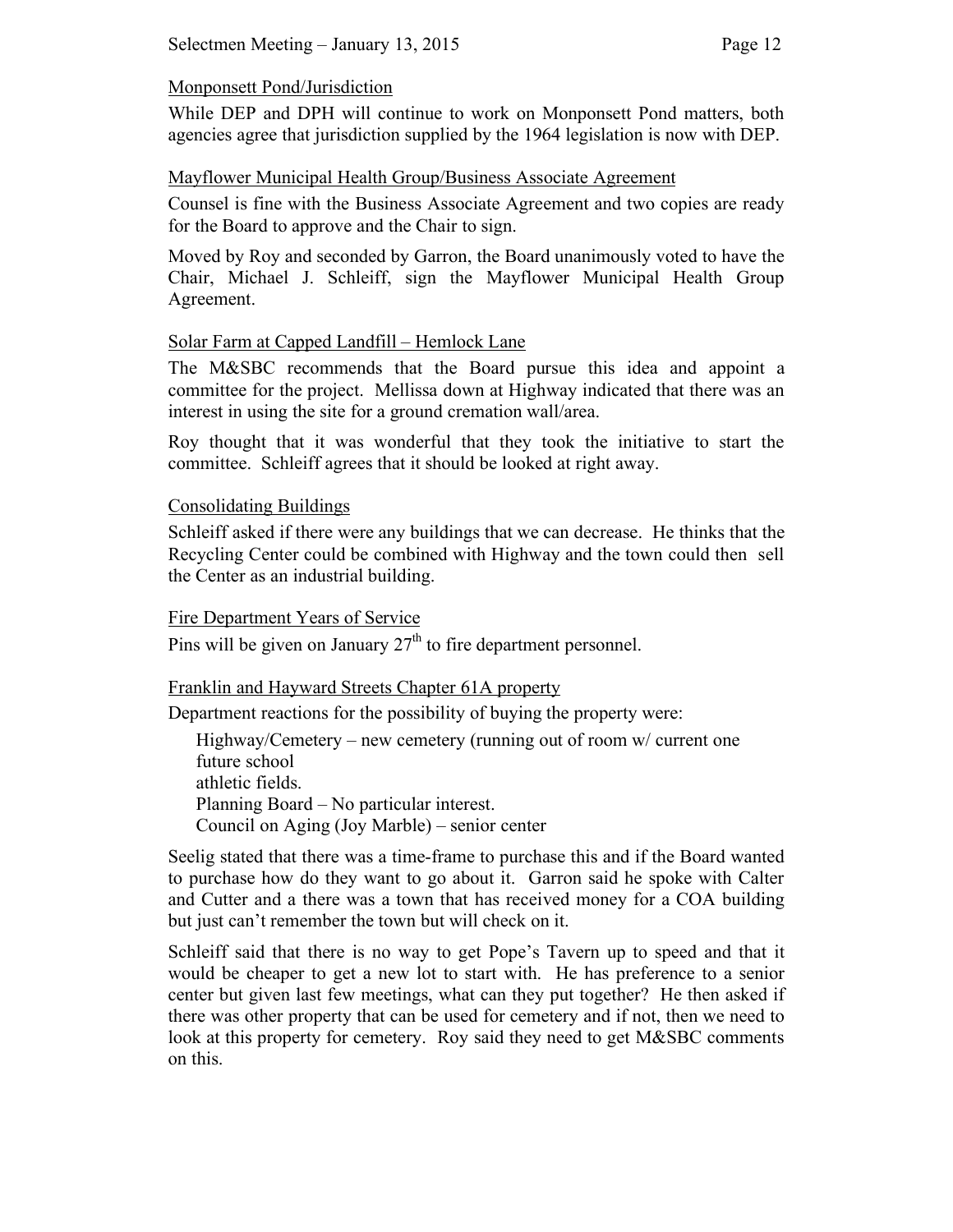## FY2016 Selectmen's Budgets

Seelig made of the line item budgets that he normally submits. If the Board has any questions he would be happy to answer them or if they wish to revise the budget proposals he'll send in amended versions.

| Selectmen - Salary            | no change                                                            |
|-------------------------------|----------------------------------------------------------------------|
| Town Admin - Salary           | up \$250 due to change in longevity stipend                          |
| Selectmen - Clerical          | up \$2,842 due to step increases                                     |
| Selectmen - Expense           | dropped meetings by \$50; increased dues and<br>postage by \$25 each |
| Law                           | Increased general counsel by \$1,200; land use up                    |
|                               | \$1,000; labor down \$2,000; subscriptions down                      |
|                               | \$200                                                                |
| Town Hall Electric            | up \$2,100 because of rate increase                                  |
| <b>Town Reports</b>           | up \$100 for printing (waiting for quote for $FY15$ )                |
| <b>Office Machines</b>        | down \$200 for office supplies (mostly paper)                        |
| Recruitment                   | became "Recruitment, Employment and Training"                        |
|                               | upped budget from \$6,000 to \$9,000 to cover                        |
|                               | additional physicals and to begin a set-aside for                    |
|                               | training                                                             |
| <b>Patriotic Celebrations</b> | decreased from \$500 to \$400 (nothing has been<br>spent)            |

#### Free Cash Certified by State

The following has been certified by the State.

| General Fund \$446,333 |           |
|------------------------|-----------|
| Water                  | \$943,514 |
| Solid Waste            | \$288,634 |

#### Pope's Tavern

John Campbell called Seelig last week about several issues including the status of Pope's Tavern.

There is the possibility, especially if All Seasons is not sold in the near future, that the proposal to purchase it for a senior center will come back for a visit this year. In addition, there is a parcel of vacant land in the southern part of Halifax that is available for the Town to purchase which interest has been shown by both the Cemetery Department and at least one member of the Council on Aging.

Seelig hopes that the Town through the Building Committee would come up with a proposal for renovations for Pope's Tavern which will bring it into the  $21<sup>st</sup>$ century. Not so much to provide a more-or-less permanent home for the COA, but as a building that the Town will continue to use for decades. The renovations might or might not include an elevator but would include work on heating, electrical, plumbing, windows, lighting, appliances, better handicapped accessibility, etc.

Campbell said that because the Building Committee had not been asked to come up with a proposal no one has worked on one. Seelig told him that he would contact the Finance Committee and the Board of Selectmen about this possible project.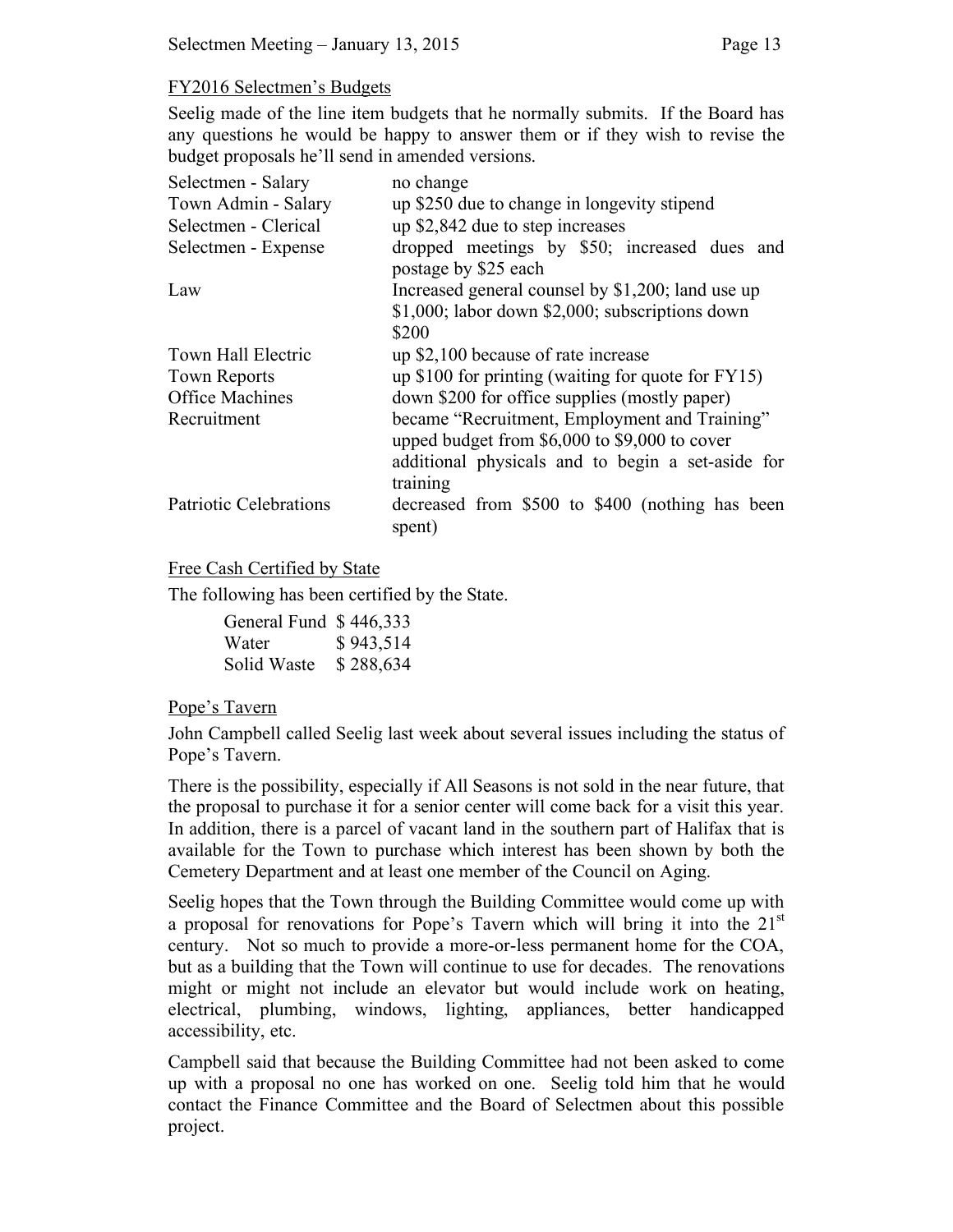Garron said the building is not going away and there are some offices here that can use the building.

Wetlands - Fieldstone Farms Waiting for update. Nothing has happened for several weeks.

Traffic Lights Waiting for more information.

Randall/Hilliard Property/Conservation Restriction Town Counsel and Wildlands Trust are working on this.

Cell phone policy A policy needs to be set.

LarrY Avenue

The sign has been replaced. The Highway Department was not responsible for the change.

## Opening Town Hall on Fridays

While this subject has come up before, a survey conducted by one of Seelig's SE Mass colleagues indicated that of 22 communities surveyed, three, including Halifax, were completely closed on Fridays. However, two of the three were open Tuesdays 8:00 am to 7:30 pm.

Seelig's feeling is that the rest of the world, including most Town Halls, is open on Friday and that Halifax Town Hall should be also be opened. He realizes that some offices might require more money for additional hours for personnel in order to be open half a day or a full day on Friday. He is in support of bringing this possibility to the residents at the Annual Town Meeting and letting them decide whether it is important enough to spend additional money to do so versus not spending the money and having residents (and others) frustrated that a specific office was not open.

If this does happen a large sign in the lobby will indicate that while the building is open some offices may be closed. Seelig will try to ensure that there are as many alternate ways of providing transactions (paying bills, checking records, getting copies of documents) as possible. A disadvantage would be that the staff in the offices that were open would have visitors complaining about the offices that were closed but he rather have that than the dissatisfaction that ensues when someone is greeted by a locked entrance door.

Roy said that she understands why Charlie is putting this forward and suggested opening at 8:00 a.m. and stay open on Friday. Garron thinks it should be open on Fridays. Seelig stated that there are ways to increase accessibility for those offices that are not open and that the offices were not objecting to it.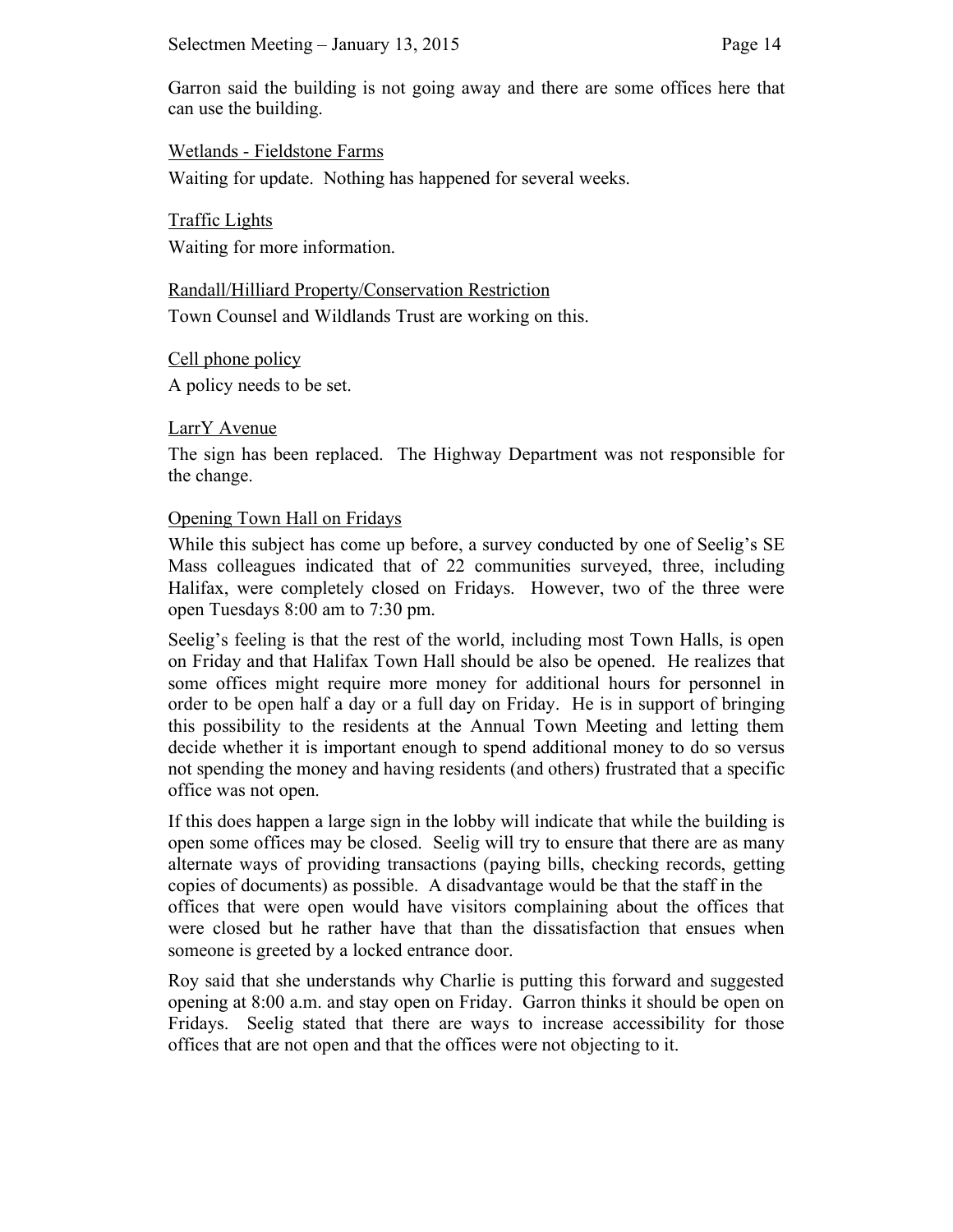## Cover of Town Report

Seelig suggested the following ideas for the cover of the town report:

- $\triangleright$  Run an elementary school contest like last year
- $\triangleright$  Ask the public to submit photographs

The Board can make a decision at a future meeting as to which drawing or photograph to use.

Roy thought it was a great idea of the cover being a picture of a community event or just a photograph and that they should change it up from last year's contest. Schleiff also liked the idea and suggested a photo on the front and one on the back maybe by a local artist. Garron also thought this was a great idea.

Moved by Roy and seconded by Garron, the Board unanimously voted to ask the public to submit a current photo of a community event for the calendar year 2014 for the cover of the Town Report.

## FY 2016 Budget - Finance Committee

The Finance Committee has asked if the Board of Selectmen could attend their Committee's meeting on January  $26<sup>th</sup>$  to discuss the status of the FY 2016, especially given the large increase in the out-of-district special education program expenses.

Last week, the Halifax Elementary School Committee released a preliminary budget for FY 2016 that included a \$450,000 increase in expenses for out-ofdistrict special education programs. This figure does not include any other part of the Halifax Elementary (step increases, across-the-board increases, electricity, etc.)

That increase, plus the increases in health insurance, retirement assessment, electricity and contractual (or W&P) step increases will likely use up any available revenues including the unused levy capacity. Using the entire tax levy will increase taxes roughly by 4.5% and there will be no money available for across-the-board wage increases, additional hours or positions, or new programs. Increases in one area would have to be matched with decreases in other areas. Seelig does not expect an increase in state aid as state revenues have not matched their benchmarks for FY 2015.

Roy stated that Special Ed is an obligation that we have to pay and we as Selectmen need to figure out if we want to protect the services so that FinCom has an idea what to budget. Staffing and services really cannot be cut at Fire and Police or here at Town Hall. We are looking at a \$225 increase in taxes for the residents and will be using the money that we have been saving over the last two years.

# Silver Lake FY 2015 Budget

The budget was revised by the SL Committee last week with increases in expenditures for capital expenditures using the "E  $\&$  D" (Excess/Deficiency) Account (equivalent of free cash). The Board will hear from Silver Lake about this change and the Town will have the right to hold a Special Town Meeting to approve or disapprove the changes (not having a town meeting approves the changes).